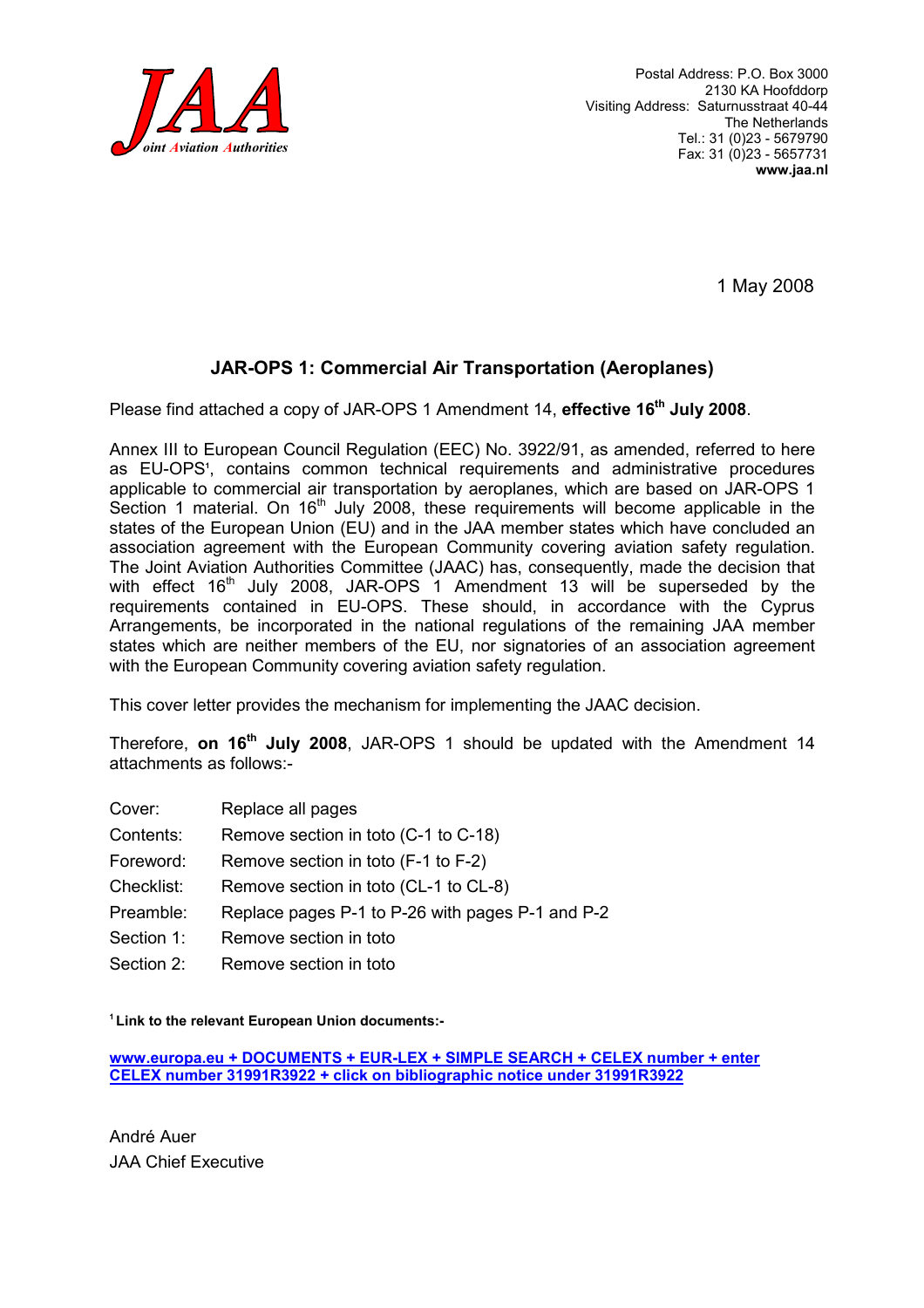# Joint Aviation Requirements

## JAR-OPS 1

## Commercial Air Transportation (Aeroplanes)

Joint Aviation Authorities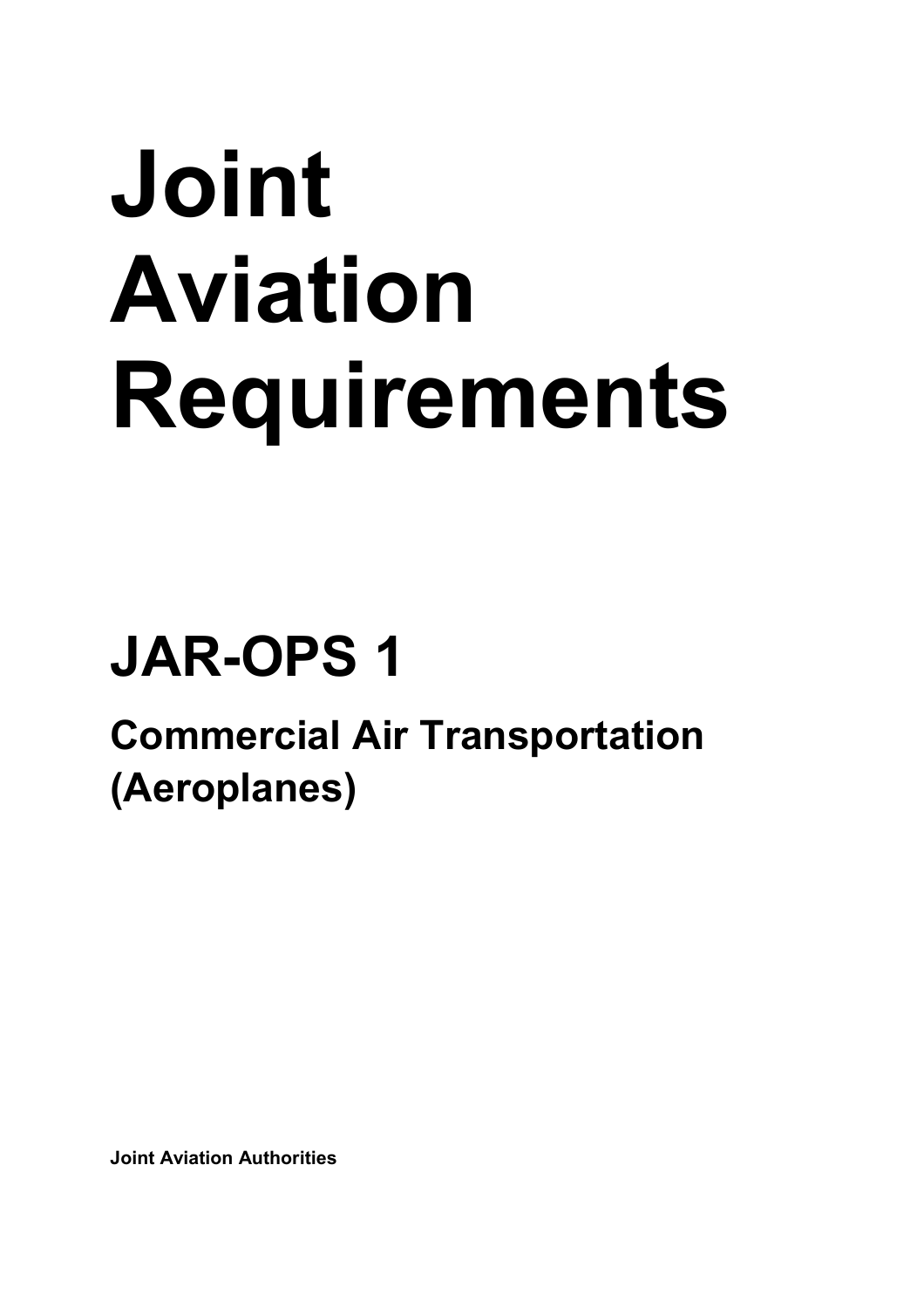# Joint Aviation Requirements

## JAR-OPS 1

## Commercial Air Transportation (Aeroplanes)

Amendment 14 16 July 2008

All rights reserved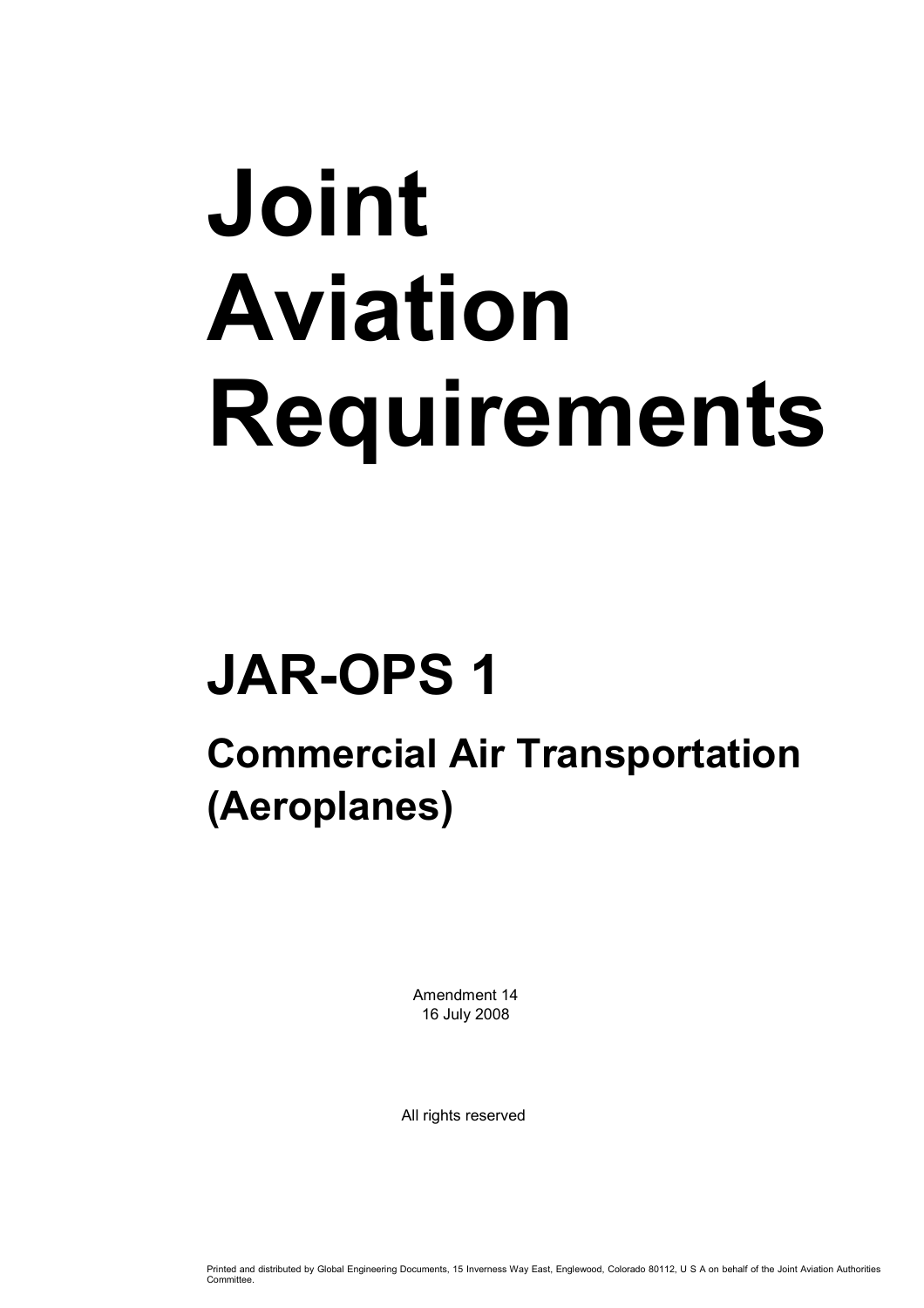The members of the Joint Aviation Authorities Committee are representatives of the Civil Aviation Authorities of the countries that have signed the 'Arrangements Concerning the Development and the Acceptance of Joint Aviation Requirements'. A list of these countries is kept by European Civil Aviation Conference, 3 bis Villa Emile Bergerat, 92522 NEUILLY SUR SEINE Cedex, France. A list of these countries\* at the issue date of this document can be found at the end of this page.

Further printed copies of the Joint Aviation Authorities documents can be purchased from Global Engineering Documents, whose worldwide offices are listed on the JAA website (www.jaa.nl) and Global website (http://www.global.ihs.com/).

For electronic versions of Joint Aviation Authorities documents please refer to the website of IHS, Inc. on http://www.ihs.com/, where you will find information on how to order.

Enquiries regarding the contents should be addressed to the JAA, Saturnusstraat 40-44, 2132 HB HOOFDDORP, The Netherlands (publications@jaat.eu).

 $\overline{a}$ 

<sup>\*</sup> These countries are:

Albania, Armenia, Austria, Azerbaijan, Belgium, Bosnia and Herzegovina, Bulgaria, Croatia, Cyprus, Czech Republic, Denmark, Estonia, Finland, Former Yugoslav Republic of Macedonia, France, Germany, Greece, Hungary, Iceland, Ireland, Italy, Latvia, Lithuania, Luxembourg, Malta, Monaco, Netherlands, Norway, Poland, Portugal, Moldova, Georgia, Romania, Serbia, Slovakia, Slovenia, Spain, Sweden, Switzerland, Turkey, Ukraine & United Kingdom.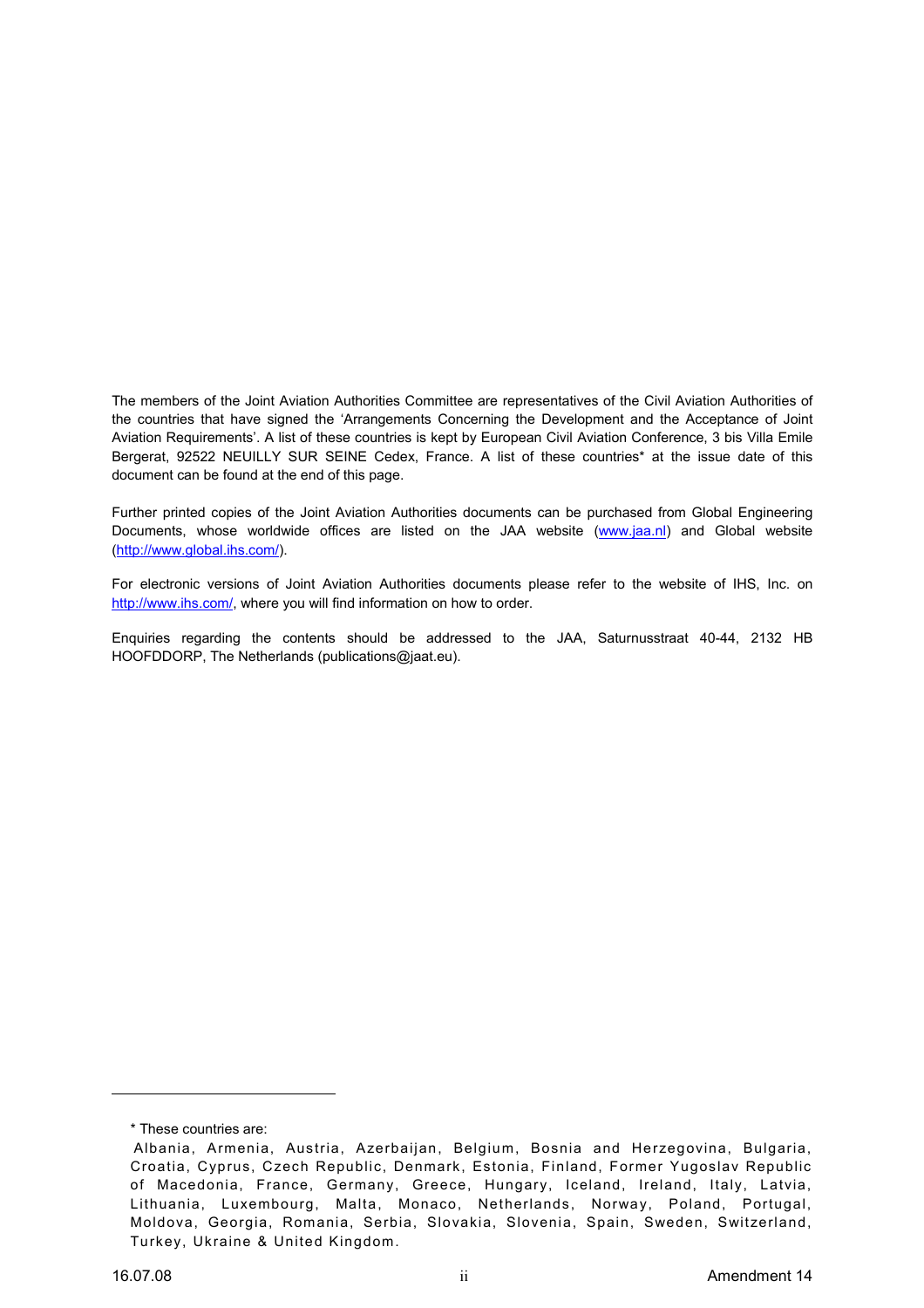#### PRFAMBL<sub>F</sub>

### JAR–OPS 1

#### Amendment 14 16.07.08

Annex III to European Council Regulation (EEC) No. 3922/91, as amended, referred to here as EU-OPS<sup>1</sup>, contains common technical requirements and administrative procedures applicable to commercial air transportation by aeroplanes, which are based on JAR-OPS 1 Section 1 material. On 16<sup>th</sup> July 2008, these requirements will become applicable in the states of the European Union (EU) and in the JAA member states which have concluded an association agreement with the European Community covering aviation safety regulation. The Joint Aviation Authorities Committee (JAAC) has, consequently, made the decision that with effect 16<sup>th</sup> July 2008, JAR-OPS 1 Amendment 13 will be superseded by the requirements contained in EU-OPS. These should, in accordance with the Cyprus Arrangements, be incorporated in the national regulations of the remaining JAA member states which are neither members of the EU, nor signatories of an association agreement with the European Community covering aviation safety regulation.

Therefore, on 16<sup>th</sup> July 2008, JAR-OPS 1 should be updated with the Amendment 14 attachments as follows:-

| Cover:     | Replace all pages                                |
|------------|--------------------------------------------------|
| Contents:  | Remove section in toto (C-1 to C-18)             |
| Foreword:  | Remove section in toto (F-1 to F-2)              |
| Checklist: | Remove section in toto (CL-1 to CL-8)            |
| Preamble:  | Replace pages P-1 to P-26 with pages P-1 and P-2 |
| Section 1: | Remove section in toto                           |
| Section 2: | Remove section in toto                           |
|            |                                                  |

<sup>1</sup>Link to the relevant European Union documents:-

www.europa.eu + DOCUMENTS + EUR-LEX + SIMPLE SEARCH + CELEX number + enter CELEX number 31991R3922 + click on bibliographic notice under 31991R3922